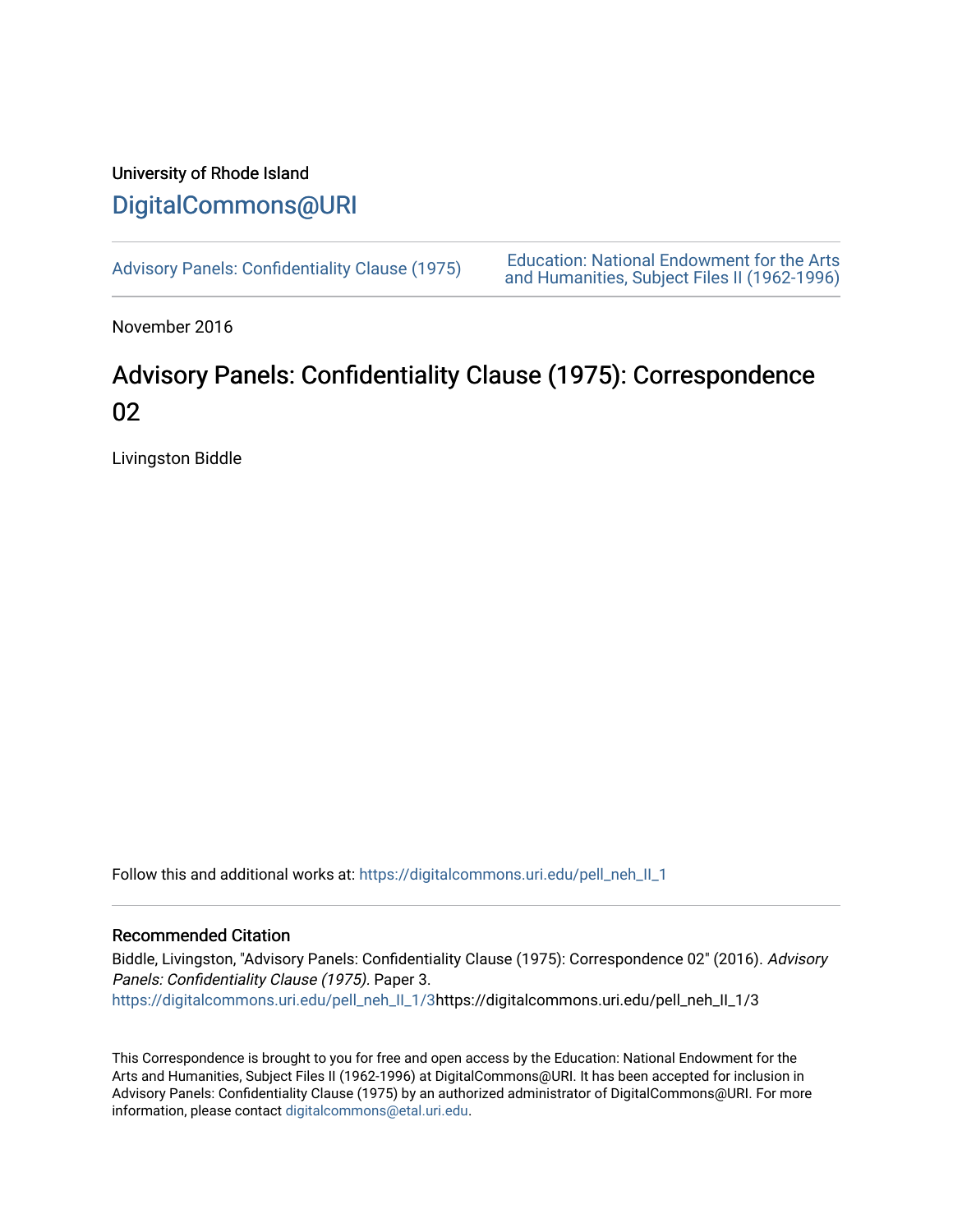TO: GREG

FROM: LIV

These new sections for the report have a rationale.

Advisory Panels -- the Endowment (Arts) asked me to put in something about confidentiality of panels and the need for it, within the law. I concur that the panels are doing a good job, and that it's necessary to keep parel meetings private when actual applications are being discussed. I agree that there's now a good balance in this regard... The House has a section on panels stressing the need for broad representation --I think this is healthy, too.

> In sum this is a combination of Endowment and House request for noting in our report.

Intermtional Activities -- requested, informally, by the State Dept. I think it's in line with our own discussions.

Historic Preservation  $--$  C. Pell recently met with some representatives of national trusts from the U. K. The British types impressed him with their dedication, ani he asked me to research the need for new language in our Act to permit a focus on this area... My memo back is attached. In sum -- no new language in bill, but suitable report language ••• Senator has approved this approac he

( It's a long way from " $c$ " to " $h$ " -- or maybe this is another Freudian ga  $ps...$  )

i .,

Non-Intervention -- We mentioned once together a case in New Hanpshire where the Gov. censored ore of the state arts programs in advance. Advocates for the Arts  $-$  the activist wing of Assoc. Councils of the *Arts,* the Lou Harris-Michail Newton group in NYC, tried to win a court case vs • the gov. -- ani lo *st,* I think •• • But I •ve been asked by several, including Labor people, to do something about this... I don't think we can legislate on this one, it would run counter to States rights and huge hassle.

So  $-$  here's something, not of any real consequence. But it does affirm a conviction in non-intervention... I remember this was one of the major points in the first bill, when it was feared that Govt. support would lead to a federal czar...

Program Reinforcement -- self-explanatory... Addit. Research -- we keep eaking for this-<br>Addit. Research -- we keep eaking for this-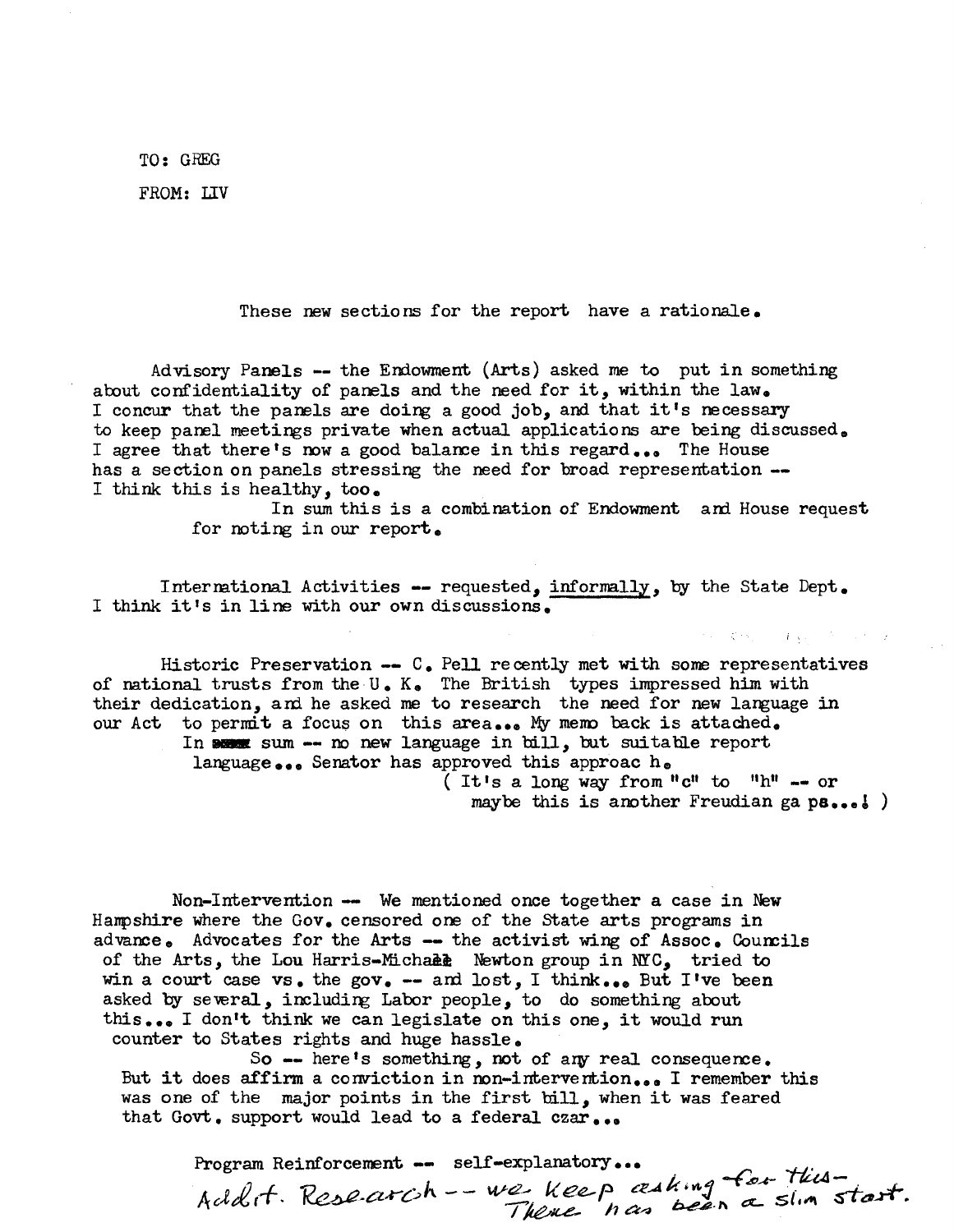#### Advisory Panels

As in the past, the Conmittee underscores the importance of advisory panels to the work of the Endownents. Such panels significantly serve to broaden the scope of expert knowledge and counsel which the Endowments receive from the private community in keeping with one of the guiding principles of the legislation. Eecause of the importance of these panels, the Committee urges the broadest possible representation of viewpoint on each panel,  $50$ f that all styles and forms of expression which involve quality in the arts and humanities may be equably treated.

The Committee recognizes the sensitivity of the work of these panels and the need for confidentiality, to the extent allowed by law, **firm attidentially** in order to protect the rights of applicants and the proper functioning of the panels themselves. The Committee also recognizes that the public has the right within the law for all appropriate information on the work of the Endowments. In this regard, the Conmittee notes favooably the balance the Errlowments have struck between, on the one hand, the interest of the agencies in obtaining candid expert advice and, on the other, the interest of the general public in being properly informed as to Endowment activities. The Committee believes that this balance is needed to maintain the professionalism and dedication to service so essential to the work of the panels.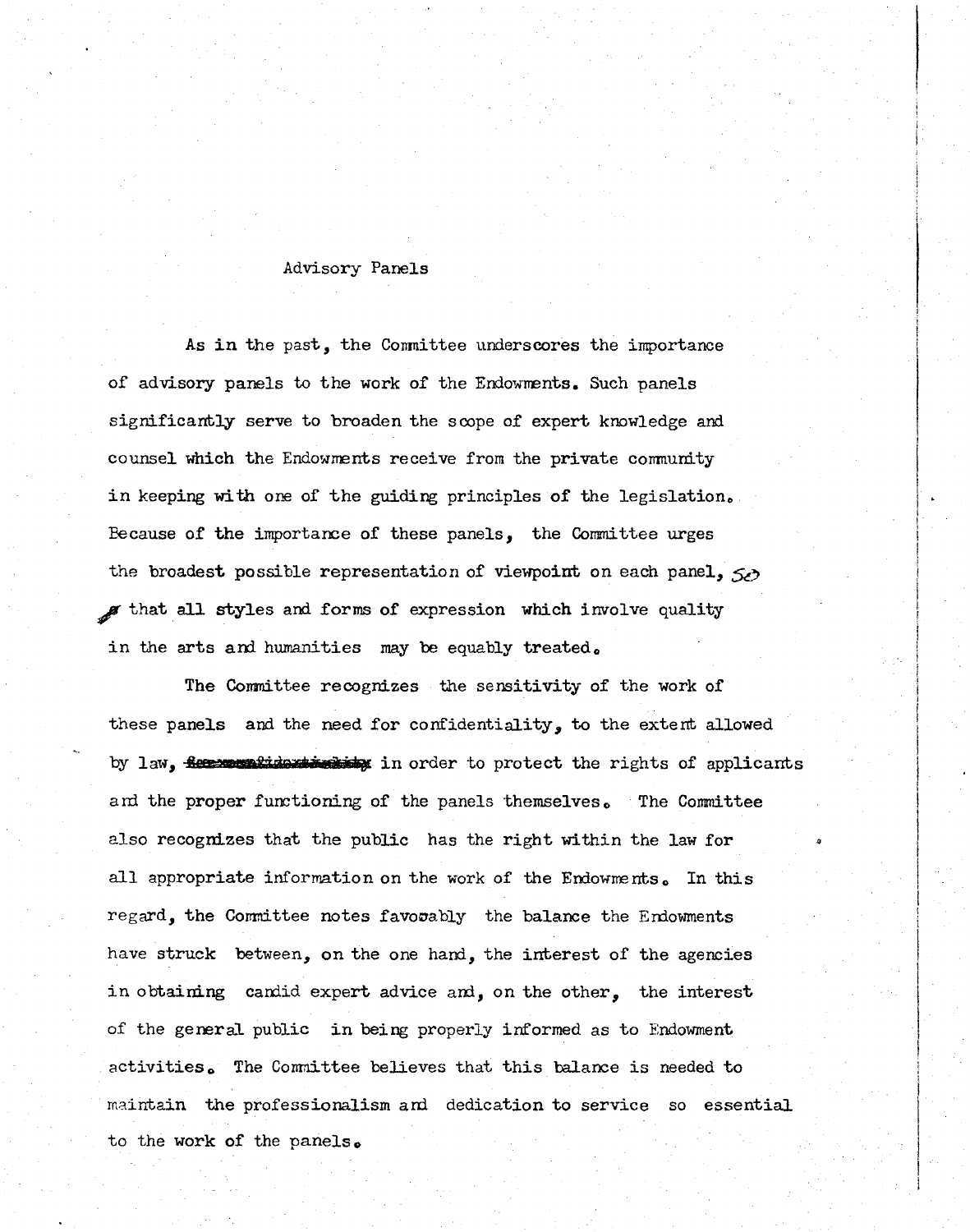#### International Activities

In pursuing any international activities, the Endowments are expected by the Committee to consult and cooperate closely with the Department of State, so that such activities may be conducted in a manner consistent with the foreign policy objectives of the United States. If negotiation with foreign countries or agencies thereof becomes necessary, the Committee believes that such negotiation should be conducted by the Department of State in close consultation with the Chairman of the Endowment concerned.

...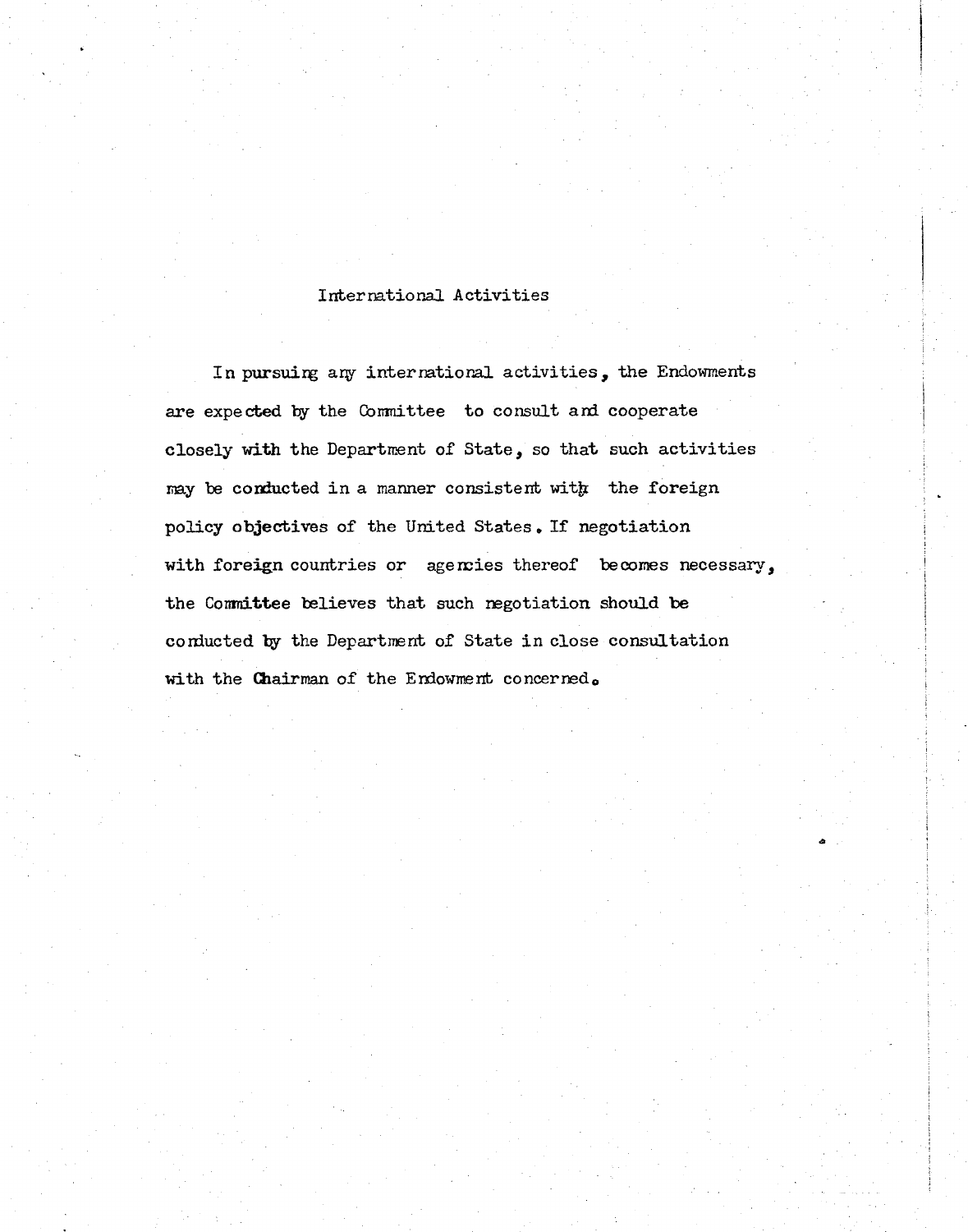#### Historic Preservation

The Committee commends the Arts Endowment for the initiatives it has taken in projects which are of abiding value to our nation, ani recalls in its report on the last previous reauthorization legislation redommending that the **exic** Endowment only support projects of such value and quality, in particular reference to the Bicentennial. In this regard, the Committee encourages the Endowment to place an interestant an important emphasis on projects related to the preservation and enhancement of our country's historic houses and landmarks, so that, in accord with the Declaration of Purpose of the initial enabling legislation we may achieve "a better understanding of the past."

 $\mathbf{I}$ 

 $\mathbf{I}$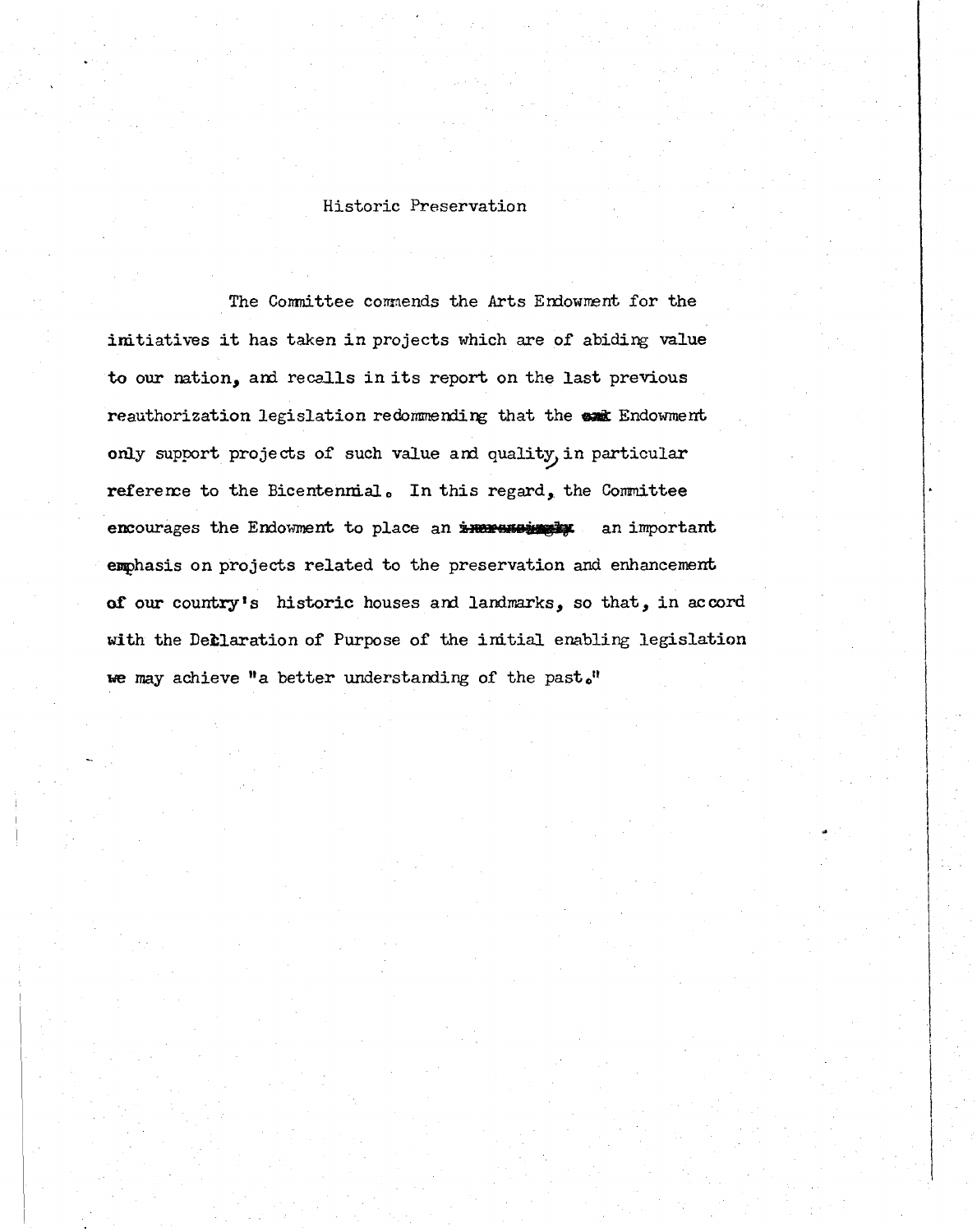#### Non-Intervention

In this tenth anniversary report on the activities and needs of the Endowments, the Conmittee wishes to reemphasize Section  $\mu$  (c) of the enabling legislation enacted in 1965.

That subsection states: "In the administration of this Act no department, agency, officer or employee of the United States shall exercise any direction, supervision, or control over the policy determination, personnel, or curriculum, or the administration or operation of any school or other non-federal agency, institution, organization, or association."

The Committee believes that the concepts inherent in this subsection are of fundamental value to the growth and development of the arts and humanities in a free society.

 $\overline{a}$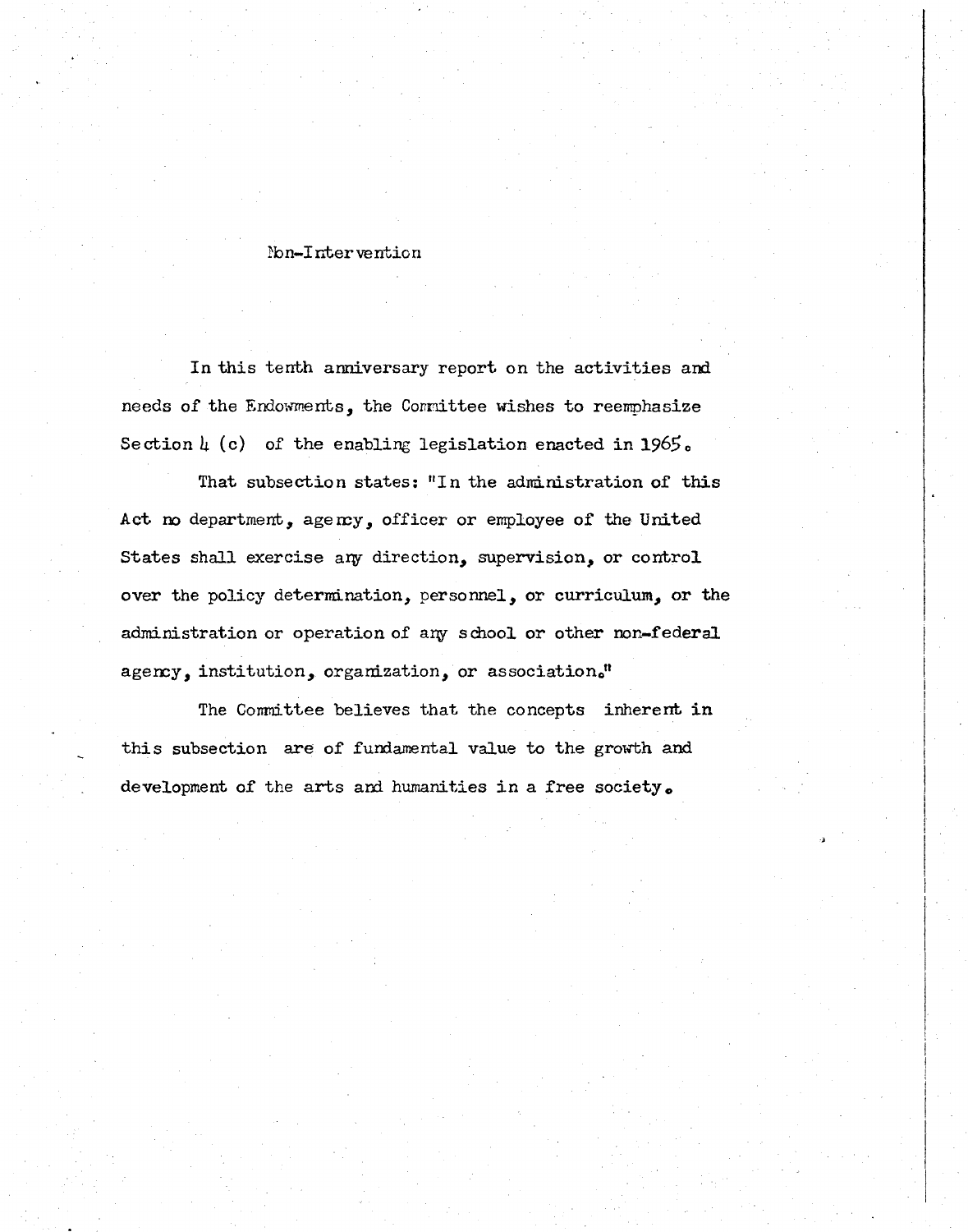#### Program Reinforcement

The Committee wishes to note that percentage funding procedures, with the exception of State arts and humanities programs where such procedures were earlier initiated and cover the broad range of arts and humanities activities, are not included in this legislation.

Many witnesses and supporters of the Arts and Humanities Endowments have cautioned against "line items" in funding these cultural areas. The Committee has taken cognizance of these arguments. It places great importance on the ability of the two national advisory Councils to determine priorities for both the arts and the humanities. However, the Committee wishes to distinguish clearly between so-called line items and the primiple of program reinforcement through which the Congress may set certain broad goals and establish, within the general framework of the Act, specific opportunity for new initiatives.

By adhering to this principle, the Committee believes it has strengthened the potentials of the two Endowments to fulfill their missions.